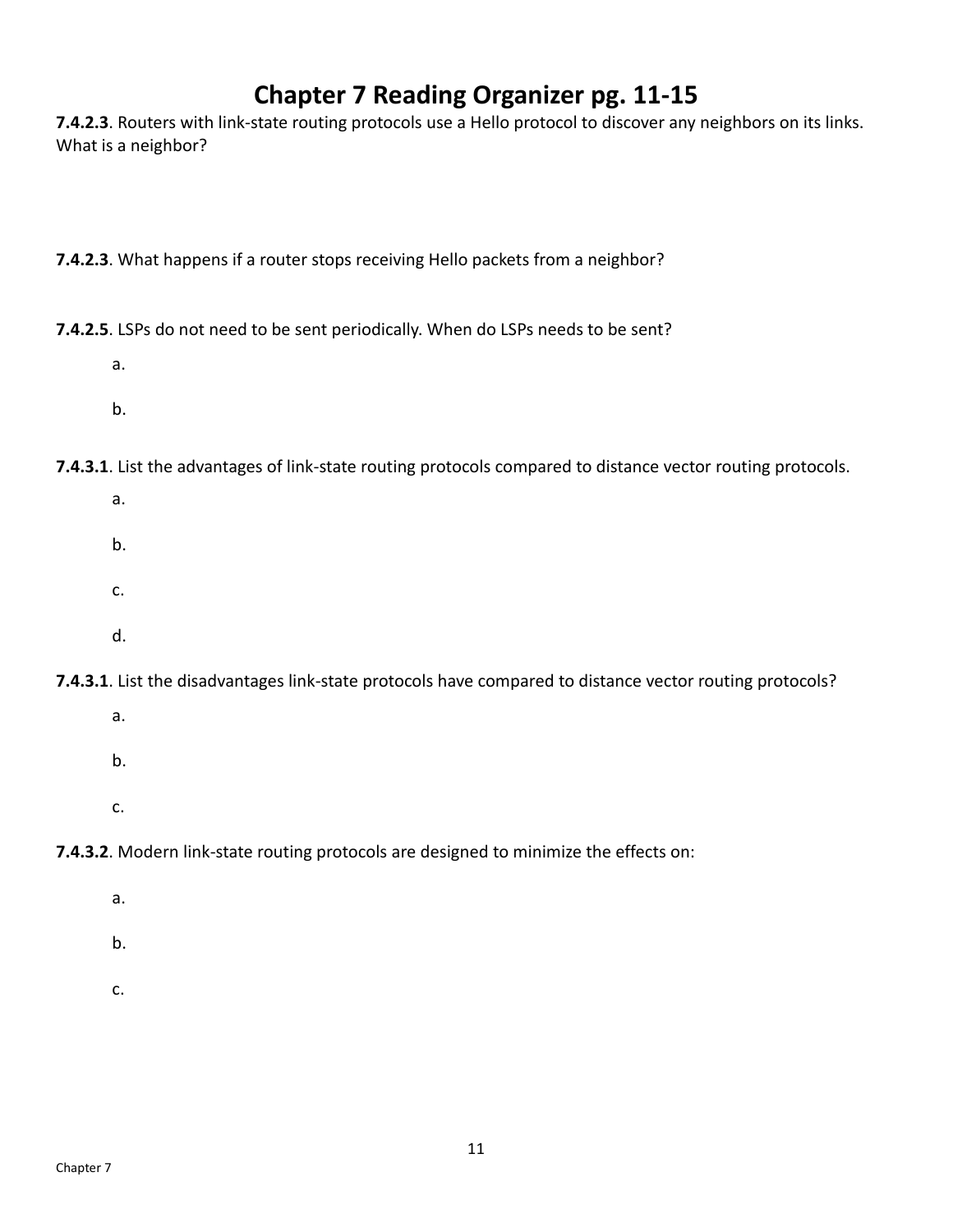## **7.5 The Routing Table**

**7.5.1.2**. What information do automatically configured routing table entries contain?

- a.
- b.
- c.

**7.5.1.2**. Explain what each of the following routing table codes indicate.

 $S -$ 

**D** –

**O** –

## **R** –

**7.5.1.3**. Define the following terms:

a. Route source –

b. Destination network –

c. Administrative distance –

d. Metric –

e. Next hop –

f. Route timestamp –

g. Outgoing interface –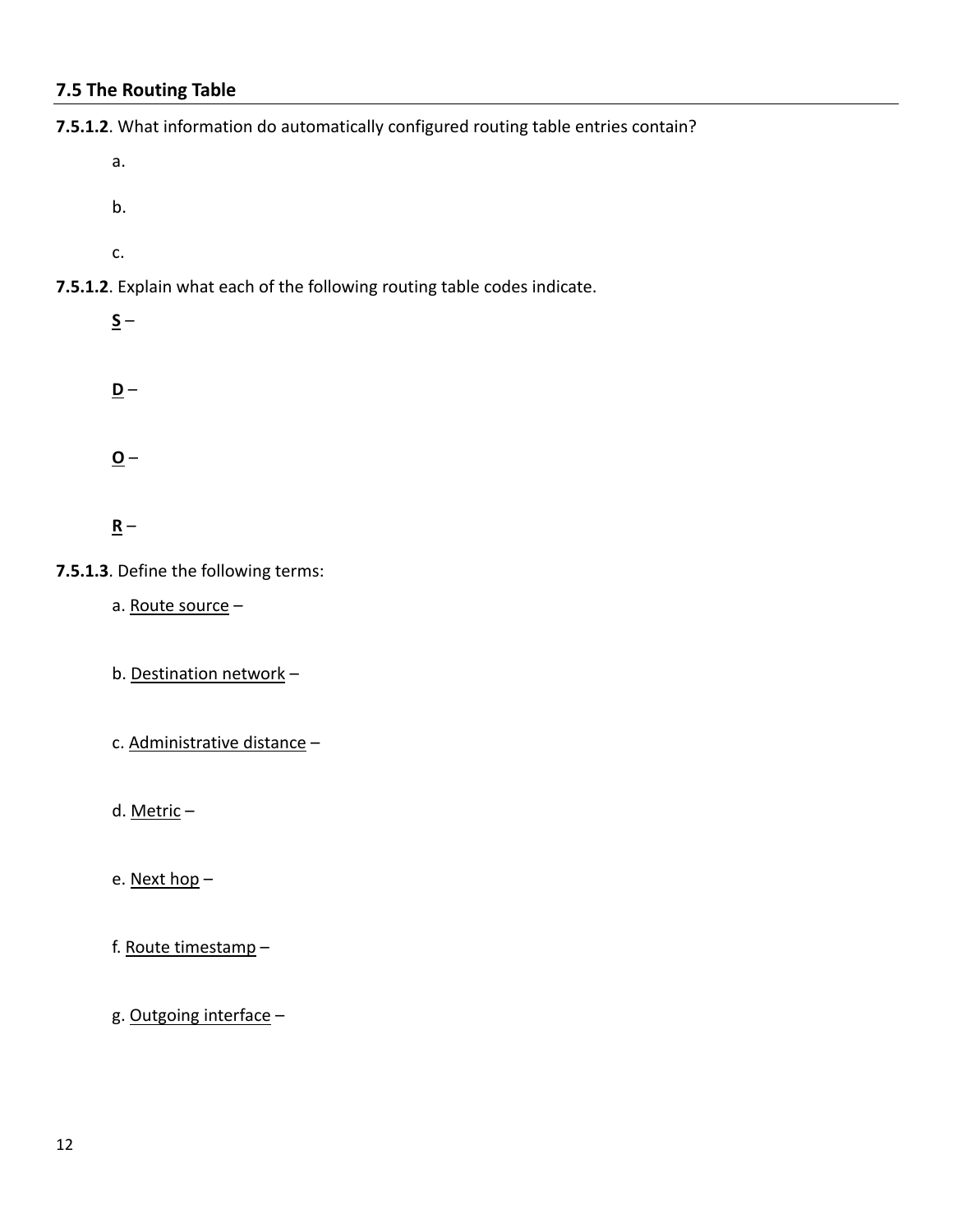**7.5.1.3**. Identify the sections of the routing table entry.



**7.5.2.2**. What is an ultimate route?

**7.5.2.2**. What are three examples of ultimate routes?

- a.
- b.
- c.

**7.5.2.3**. A level 1 route is a route with a subnet mask equal to or less than the classful mask of the network address. List and explain three types of level 1 routes.

a. \_\_\_\_\_\_\_\_\_\_\_\_\_\_\_\_\_\_\_\_\_\_\_\_\_\_\_\_\_\_\_\_\_\_\_\_\_\_\_\_ – b.  $\Box$  $c.$   $\overline{\phantom{a}}$  –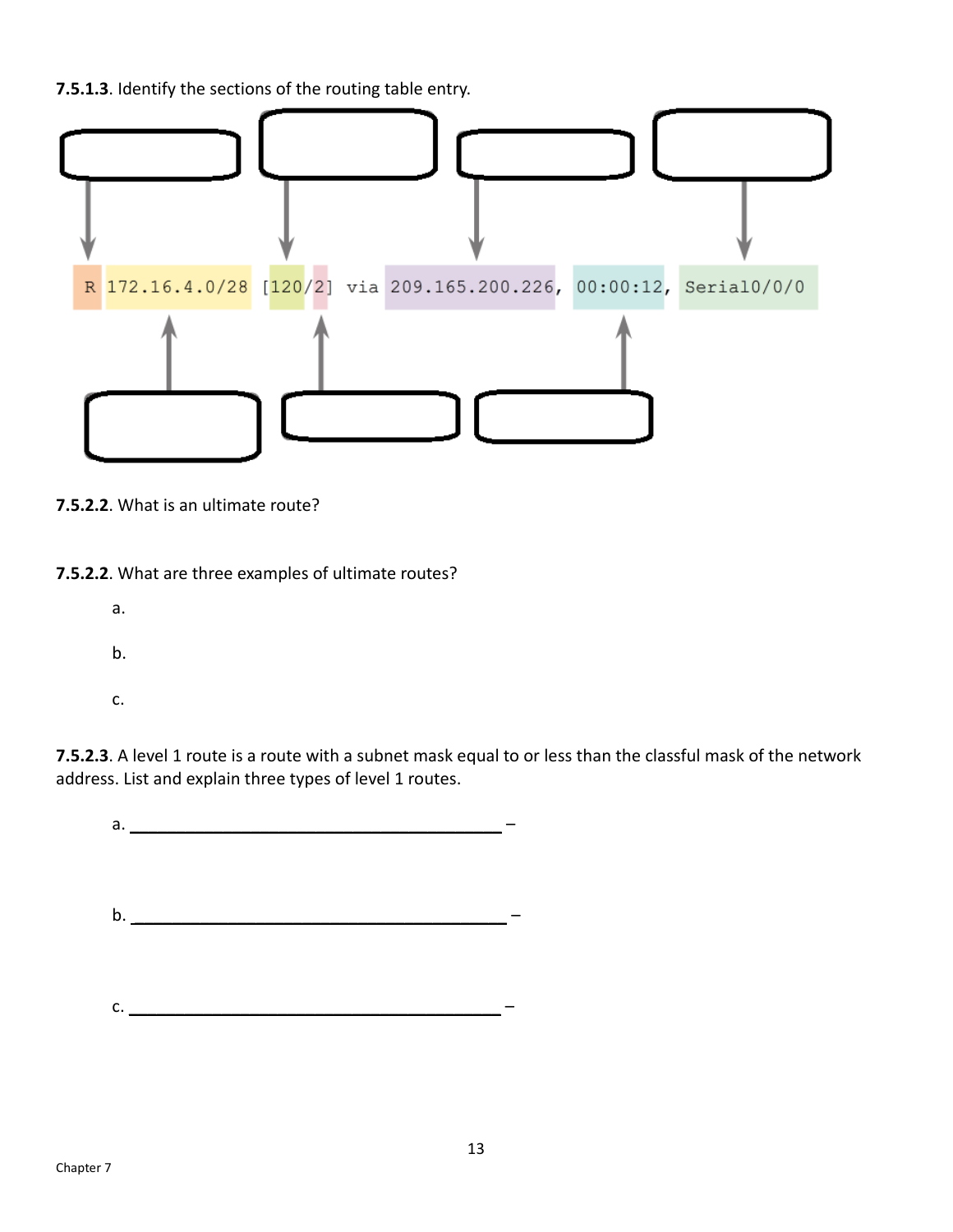## **7.5.2.3**. The source of the level 1 route can be a:

a. b. c.

**7.5.2.4**. A level 1 parent route is a level 1 network route that is subnetted. A parent route can never be an \_\_\_\_\_\_\_\_\_\_\_\_\_\_\_\_\_\_\_\_\_\_\_\_\_\_ route.

**7.5.2.5**. A level 2 child route is a route that is a subnet of a \_\_\_\_\_\_\_\_\_\_\_\_\_\_\_\_\_ network address.

**7.5.2.6**. Using the routing table locate the networks listed in the chart. Determine whether the networks are classified as Level 1, Level 1 Parent, or Level 2 Child routes.

Gateway of last resort is 0.0.0.0 to network 0.0.0.0 192.0.2.0/24 is variably subnetted, 2 subnets, 2 masks 192.0.2.0/30 is directly connected, Serial0/0/1 C 192.0.2.64/26 is directly connected, FastEthernet0/1  $\mathbf{C}$ D 192.168.1.0/24 [90/2172416] via 192.168.2.1, 00:01:36, Serial0/0/0 C 192.168.2.0/24 is directly connected, Serial0/0/0 C 192.168.3.0/24 is directly connected, FastEthernet0/0 D 192.168.5.0/24[90/2172416] via 192.168.2.1, 00;01:36, Serial0/0/0 S\* 0.0.0.0/0 is directly connected, Serial0/0/1



**7.5.3.2**. The best match is the route in the routing table that has the most number of far left matching bits with the destination IPv4 address of the packet. What is the route with the greatest number of equivalent far left bits, or the longest match?